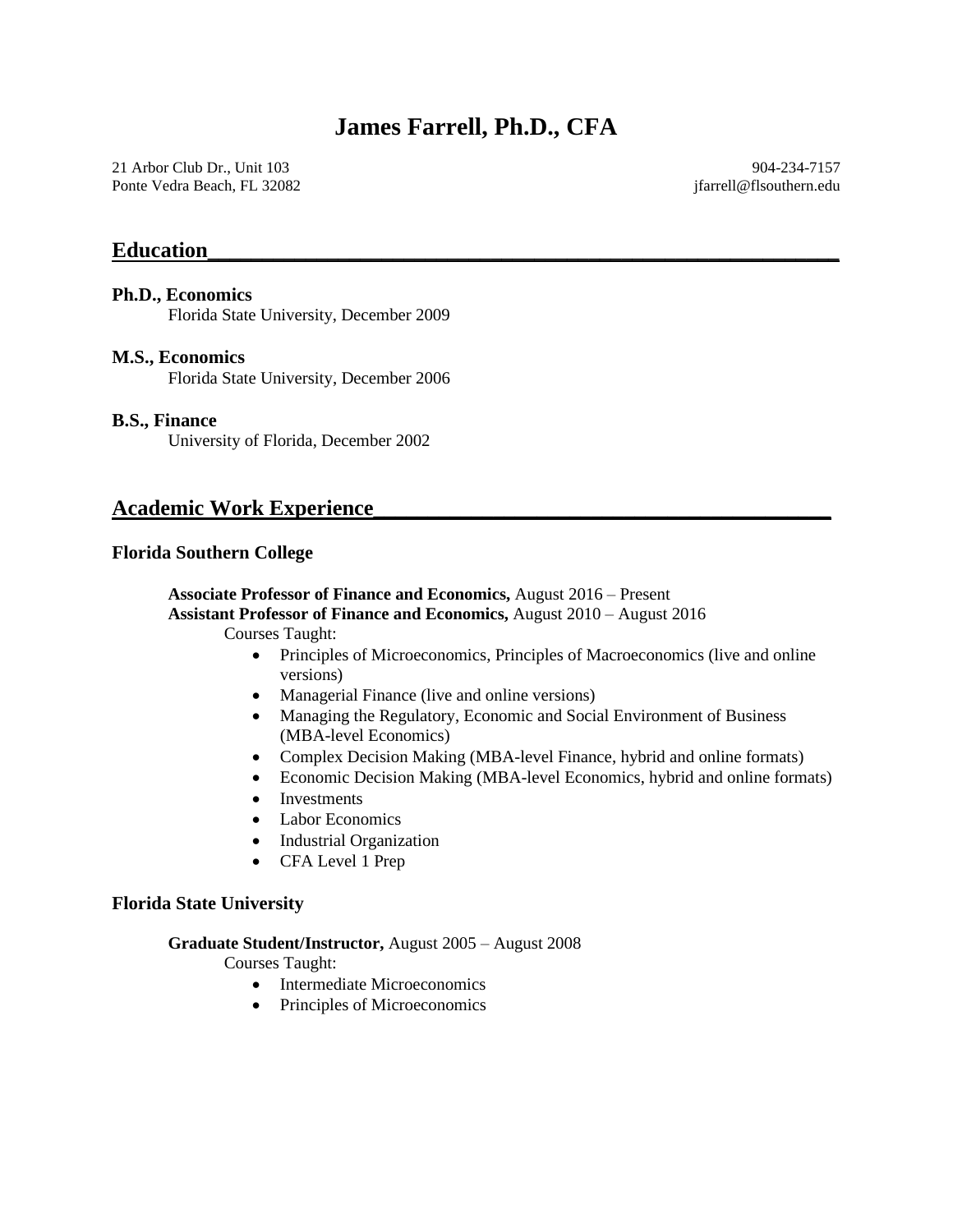## **Industry Work Experience\_\_\_\_\_\_\_\_\_\_\_\_\_\_\_\_\_\_\_\_\_\_\_\_\_\_\_\_\_\_\_\_\_\_\_\_\_\_\_\_\_\_\_**

**Florida State Board of Administration,** Tallahassee, FL **Senior Quantitative Analyst,** August 2008 – August 2010

**TD Waterhouse,** Ponte Vedra Beach, FL **Investment Consultant,** August 2004 – July 2005

**Merrill Lynch,** Jacksonville, FL **Various Roles,** January 2003 – August 2004

## **Academic Publications\_\_\_\_\_\_\_\_\_\_\_\_\_\_\_\_\_\_\_\_\_\_\_\_\_\_\_\_\_\_\_\_\_\_\_\_\_\_\_\_\_\_\_\_\_\_\_**

- "Risky Choices: Simulating Public Pension Funding Stress with Realistic Shocks," *in revision*. With Daniel Shoag
- "Peer Effects Among Teachers: A Study of Retirement Investments," *Journal of Family and Economic Issues*, February 2019
- "Revisiting the 15 Year Mortgage as an Investment," *Journal of Financial Planning*, Vol 31, No. 4, September 2018
- "Asset management in public DB and non-DB Pension Plans," *Journal of Pension Economics and Finance*, Vol. 15, No. 4, October 2016 with Daniel Shoag
- "Addressing Cross-Disciplinary Graduate-Level Learning Goals Through Game Design," *The Journal of Instructional Pedagogies*, Vol. 13, February 2014 with Cindy Hardin
- "Demographic and Socioeconomic Factors of Investors," *Investor Behavior: The Psychology of Financial Planning and Investing*. Ed. H. Kent Baker, Ed. Victor Ricciardi. Hoboken: John Wiley & Sons, Inc., 2014.
- "The Financial Crisis: Reactions of Investors Across Demographic Groups," *The Journal of Business and Finance Research*, Vol. 3, No. 1, Fall/Winter 2011 with Craig Bythewood
- "Demographics of Risky Investing," *Research in Business and Economics Journal*, Special Edition - May 2011

# **Academic Presentations \_\_\_\_\_\_\_\_\_\_\_\_\_\_\_\_\_\_\_\_\_\_\_\_\_\_\_\_\_\_\_\_\_\_\_\_\_\_\_\_\_\_\_\_\_**

- "Peer Effects in Investment Preferences," 2015 Western Economic Association International Meeting, Honolulu, HI. July  $1<sup>st</sup>$ , 2015.
- "Peer Effects in Investment Preferences," 2014 Annual Meeting of the Academy of Behavioral Finance and Economics, Los Angeles, CA. September 17<sup>th</sup>, 2014.
- "Asset Management in Public DB and Non-DB Pension Plans," NBER Conference on Retirement Benefits for State and Local Employees: Designing Pension Plans for the Twenty-First Century, Jackson Hole, WY, August 18th 2012 with Daniel Shoag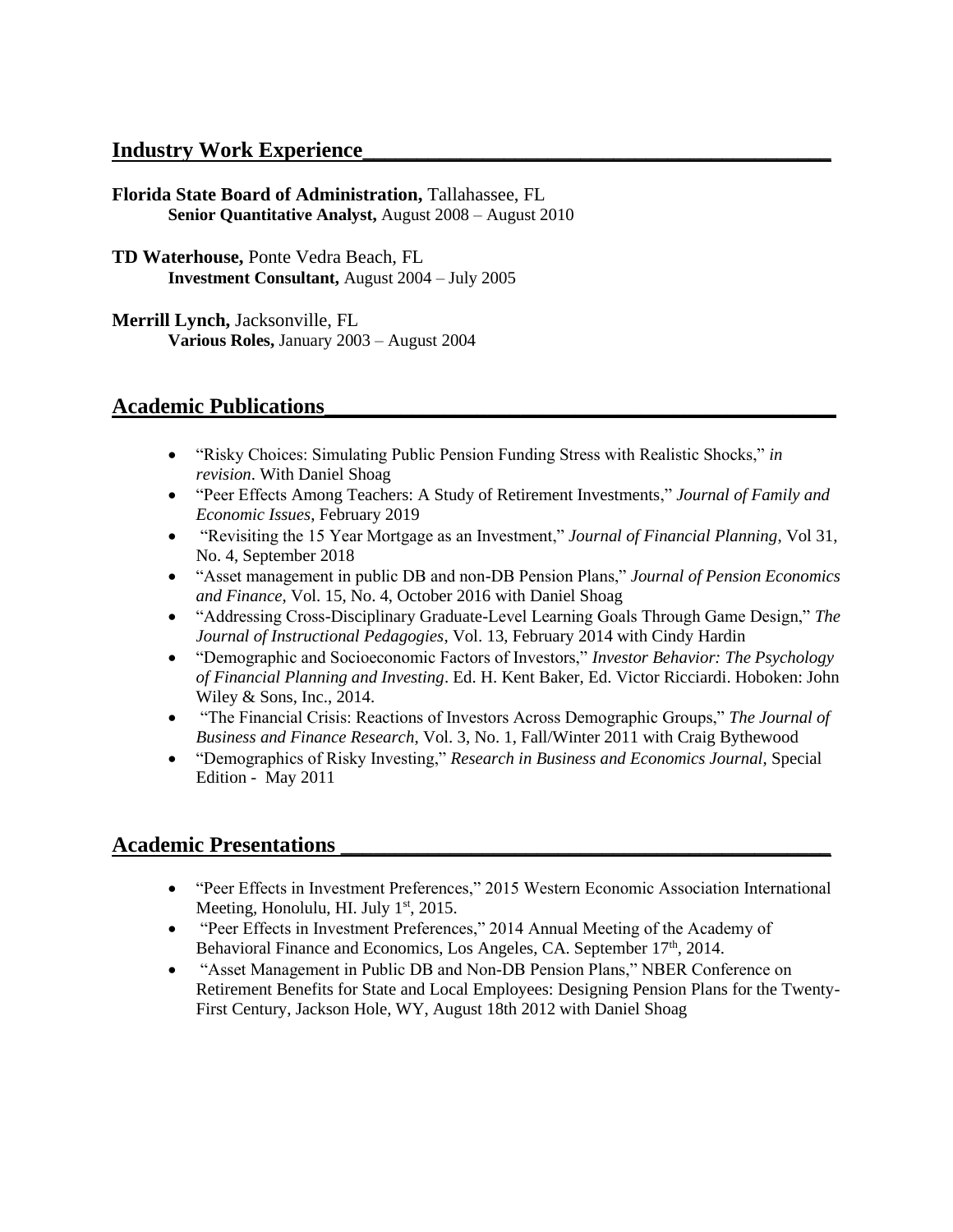# **Grants and Awards Received\_\_\_\_\_\_\_\_\_\_\_\_ \_\_\_\_\_\_\_\_\_\_\_\_\_\_\_\_\_\_\_\_\_\_\_\_\_\_\_\_\_**

- Best Paper Award in the State, Local and Regional Economic and Fiscal Issues Category, "Risky Choices: Simulating Public Pension Funding Stress with Realistic Shocks," Brookings 2017 Municipal Finance Conference, Washington, D.C. (Daniel Shoag presented), \$3000
- School of Business Summer Research Grant, \$2000 (2017)
- Grant to create a simulation model to study pension funded-status under various conditions, Laura and John Arnold Foundation, \$96,753 (with Daniel Shoag, through Harvard University, 2015 - 2016)
- School of Business Summer Research Grant, \$2000 (with Pete Bias, 2016)
- School of Business Summer Research Grant, \$2000 (with Cindy Hardin, 2014)
- School of Business Summer Research Grant, \$2000 (2013)
- School of Business Summer Research Grant, \$3000 (with Craig Bythewood, 2012)

# **Senior Thesis/Collaborative Student Research\_\_\_\_\_\_\_\_\_\_\_\_\_\_\_\_\_\_\_\_\_\_\_\_\_\_\_**

- "Economic Impact of Membership in the Organization of Petroleum Exporting Countries" (2016, Corey Koch)
- "Economic Impact of EU Membership on GDP Growth" (2015, Trac Tassan)
- "Automating Portfolio Optimization & Efficient Frontiers Using MS Excel and VBA" (2014, James Pelham)

# **Consulting and Non-Academic Publications\_\_\_\_\_\_\_\_\_\_\_\_\_\_\_\_\_\_\_\_\_\_\_\_\_\_\_\_\_**

- "Central Florida Development Council Economic Data Project", cfdc.org. September 2014 present.
- Expert Witness, A Milestone. August 2020 November 2020
- "Central Florida Innovation District Economic Impact Study", CFDC. October 2019 April 2020
- "Chapters Health Systems Economic Impact Study", CHS. February 2019 September 2019
- "Central Florida Development Council Website Data and Research Project", cfdc.org. September 2014 – present.
- "Sun 'N Fun Economic Impact Study 2018", Sun 'N Fun. October 2018 March 2019, with Larry Ross.
- "A Look into the Future: Forces Shaping 2017," Retail Real Estate: Southeast US Market Report. Crossman & Company, Spring 2017
- "LEGOLAND Florida Resort Economic Impact Study", LEGOLAND Florida Resort. November 2015 – April 2016.
- "Sun 'N Fun Economic Impact Study", Sun 'N Fun. December 2015 February 2016, with Larry Ross.
- "Small Business Assistance Center Economic Impact Study", Central Florida Development Council. February 2015.
- "Project NWQ Economic Impact Study", Central Florida Development Council. August October 2014.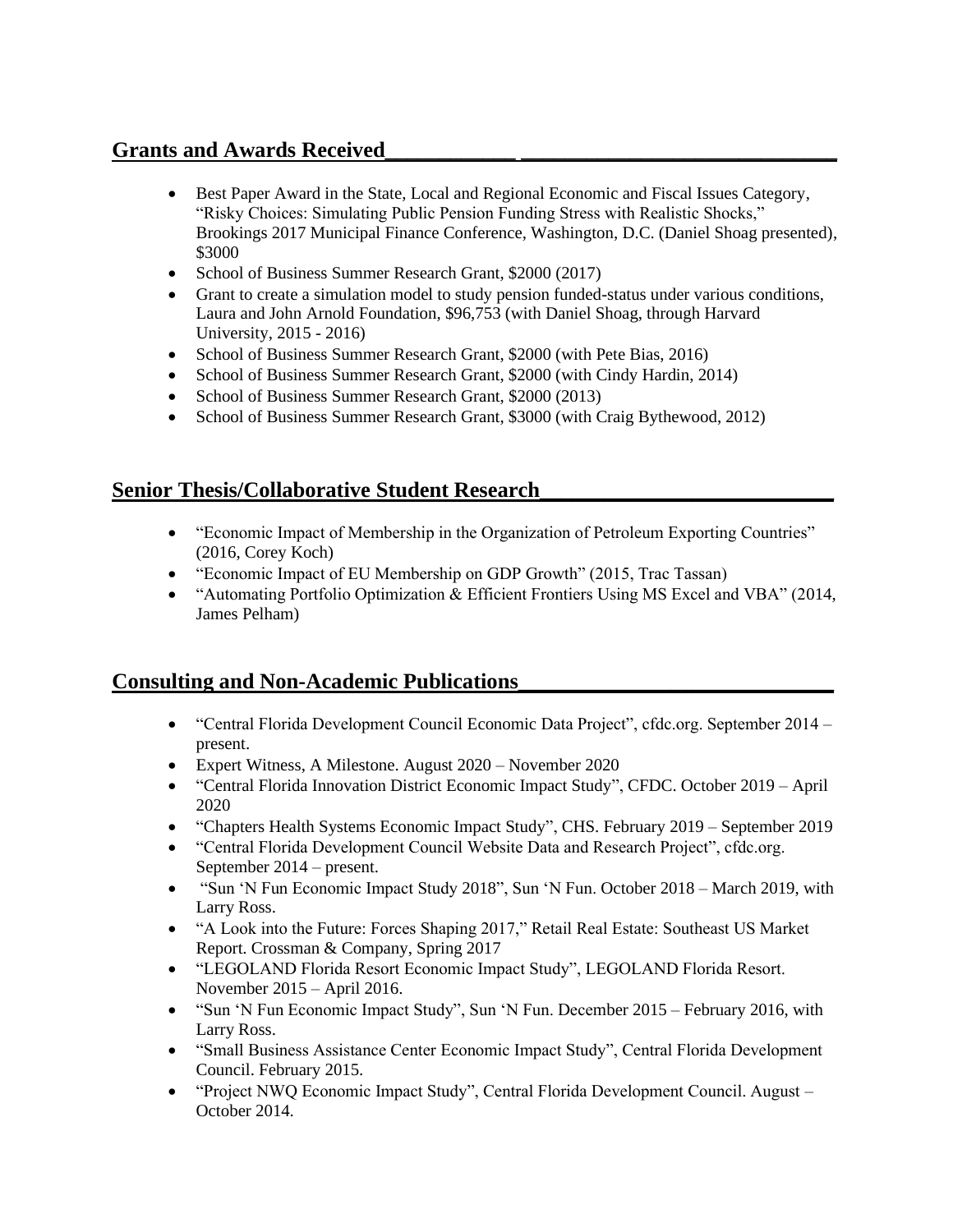• "Polk Progress Update," The Forum for Monthly Business. Lakeland Chamber of Commerce, Monthly Column, March 2012 – August 2014.

# **Non-Academic Presentations \_\_\_\_\_\_\_\_\_\_\_\_\_\_\_\_\_\_\_\_\_\_\_\_\_\_\_\_\_\_\_\_\_\_\_\_\_\_\_\_\_**

- "Economic Update" Presentation for Central Florida Development Council Investors Meeting. March  $14<sup>th</sup> 2016$ .
- "Economic Update" Presentation for East Polk Economic Summit. November 4<sup>th</sup> 2015.
- "Economic Update" Presentation for Central Florida Development Council Investors Meeting. September 14<sup>th</sup> 2015.
- "Economic Update" Presentation for City of Lakeland. April 30th 2015.
- "Economic Update" Presentation for Central Florida Development Council Investors Meeting. March 16th. (presenter)
- "Economic Update" Presentation for Polk County Board of Commissioners Annual Retreat. February  $6<sup>th</sup> 2014$ .
- "Economic Selling" Presentation for JBT Food Tech. Continuing education seminar. July  $23<sup>rd</sup>$ 2012.
- "Economic Selling" Presentation for JBT Food Tech. Continuing education seminar. March 29th 2012.
- "An Update on the Economy" Key Note Speaker at the Lakeland Association of Realtors Commercial & Industrial Division Meeting. February 2, 2012

# **Academic Service \_\_\_\_\_\_\_\_\_\_\_\_\_\_\_\_\_\_\_\_\_\_\_\_\_\_\_\_\_\_\_\_\_\_\_\_\_\_\_\_\_\_\_\_\_\_\_\_\_\_\_**

- General Education Committee  $(2010 2011, 2014 2017,$  Chair:  $2015 2017)$
- Technology Committee  $(2011 2014)$
- Business School Academic Qualifications Committee (2010 2013)
- Business School AOL Committee (2013 2017)
- Faculty Search Committee for Finance (Chair: 2011 2012)
- Faculty Search Committee for Economics (2013 2014)
- Faculty Search Committee for Economics (2015 2016)
- Faculty Search Committee for CFE Director (2015 2016)
- Dean Search Committee (2016 2017)
- Faculty Search Committee for Quantitative Methods (2016 2017)
- Faculty Search Committee for Economics (Chair: 2016 2017)
- Business School Strategic Planning Committee (2018 2021)
- College Tenure and Promotion Committee (2018 2020)
- Dean Search Committee (Chair: 2019)

# In the Media

• Quoted in "Polk, Florida unemployment rates decline, still double from a year ago," The Lakeland Ledger. November 20th, 2020. https://www.theledger.com/story/news/2020/11/20/unemployment-polk-florida-rates-declinestill-double-year-ago/6354341002/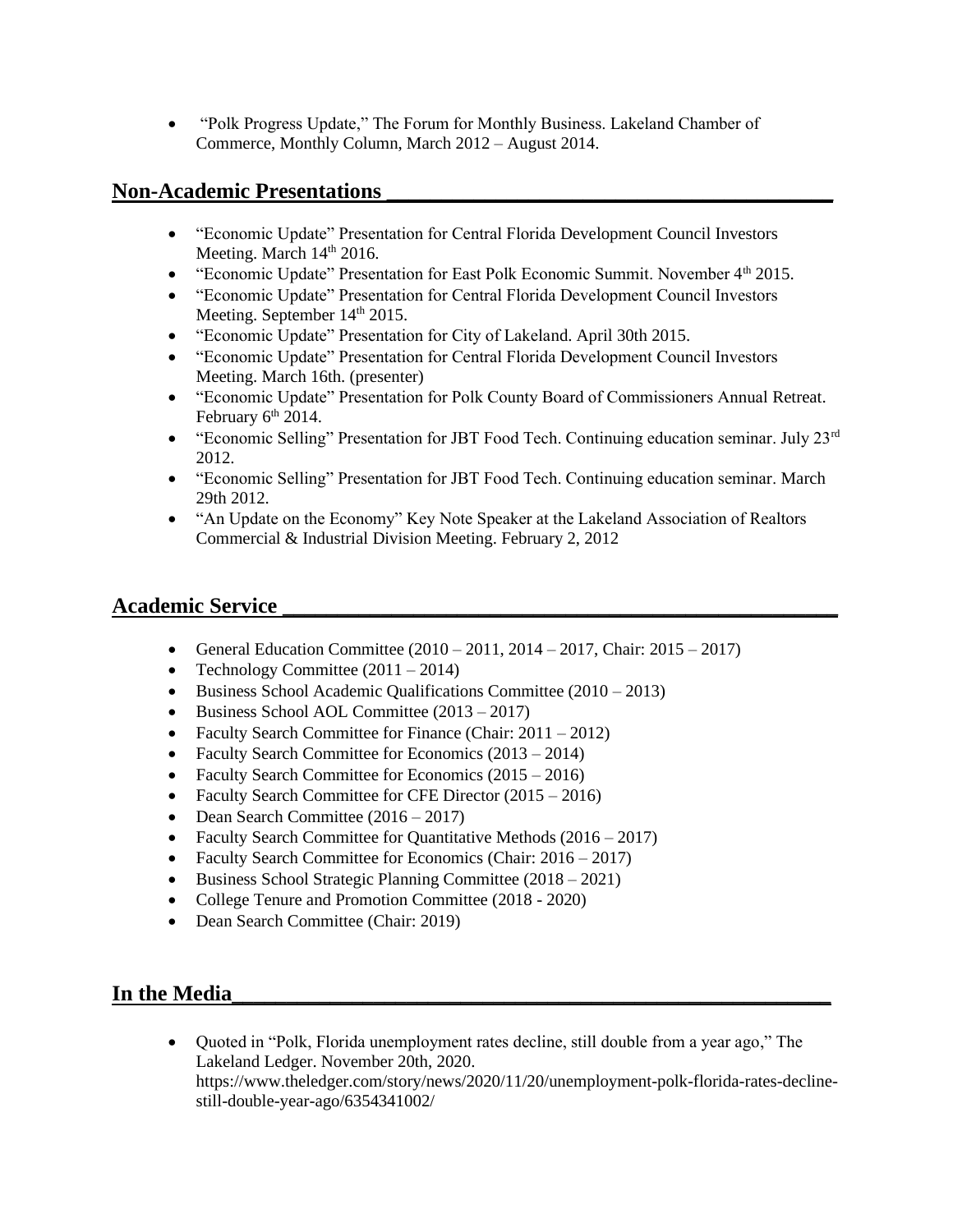- Quoted in "Amendment 2 clears supermajority despite major local opposition," The Lakeland Ledger. November 4th, 2020. https://www.theledger.com/story/news/politics/elections/2020/11/04/amendment-2-clearssupermajority-despite-major-local-opposition/6145449002/
- Quoted in "Florida unemployment rate increases in September; Polk's jobless rate fourthworst in state," The Lakeland Ledger. October 16th, 2020. https://www.theledger.com/story/business/employment/2020/10/16/florida-unemploymentrate-increases-september-polks-jobless-rate-fourth-worst-state/3668365001/
- Quoted in "Polk business license number remain stable despite COVID-19, economic concerns," The Lakeland Ledger. October 12th, 2020. https://www.theledger.com/story/news/2020/10/12/polk-business-license-numbers-remainstable-despite-covid-19-economic-concerns/5952620002/
- Quoted in "Polk's unemployment improves, but uncertainty remains," The Lakeland Ledger. July 23rd, 2020. https://www.theledger.com/story/business/2020/07/23/polkrsquosunemployment-improves-but-uncertainty-remains/41962391/
- Quoted in "Polk County's jobless rate soars past 19%," The Lakeland Ledger. June 24th, 2020. https://www.theledger.com/story/news/local/2020/06/24/polk-countys-jobless-ratesoars-past-19/112591888/
- Contribution to WalletHub article on business credit cards "Ask the Experts," 2019. https://wallethub.com/best-business-credit-card#experts=James\_Farrell
- Quoted in "Mosaic will permanently close idle Plant City facility," The Lakeland Ledger. June 18th, 2019. https://www.theledger.com/news/20190618/mosaic-will-permanently-closeidle-plant-city-facility
- Quoted in "Polk, Florida economies to grow through 2022," The Lakeland Ledger. June 9th, 2019. https://www.theledger.com/news/20190609/polk-florida-economies-to-grow-through-2022
- Quoted in "Are shopping malls on their way out in Polk," The Lakeland Ledger. July 29th, 2017. http://www.theledger.com/news/20170729/are-shopping-malls-on-their-way-out-inpolk
- Ouoted in "An expected cooldown: June single-family construction paused from wicked pace," The Lakeland Ledger. July 26th, 2017. http://www.theledger.com/news/20170726/expected-cooldown-june-single-familyconstruction-paused-from-wicked-pace
- Work Discussed in "Striking the right balance on risk for state and local pensions," Brookings Blog: Up Front. July 17th, 2017. https://www.brookings.edu/blog/upfront/2017/07/17/striking-the-right-balance-on-risk-for-state-and-local-pensions/
- Quoted in "Boon or boondoggle? Costs, benefits of a Goshen Legoland in question," Time Herald -Record. June 17th, 2017. http://www.recordonline.com/news/20170617/boon-orboondoggle-costs-benefits-of-goshen-legoland-in-question
- Quoted in "Still building on," The Lakeland Ledger. May 19th, 2017. http://www.theledger.com/news/20170519/still-building-on
- Quoted in "New single-family construction is up in Polk and the US," The Lakeland Ledger. January 26<sup>th</sup>, 2017. http://www.theledger.com/news/20170126/new-single-familyconstruction-is-up-in-polk-and-us
- Quoted in "Local housing construction cools off from hot summer," The Lakeland Ledger. November 23rd, 2016. http://www.theledger.com/news/20161123/local-housingconstruction-cools-off-from-hot-summer
- Work Discussed in "Editorial: Merlin works some economic magic in Winter Haven," The Lakeland Ledger. October 19th, 2016. http://www.theledger.com/opinion/20161019/editorialmerlin-works-some-economic-magic-in-winter-haven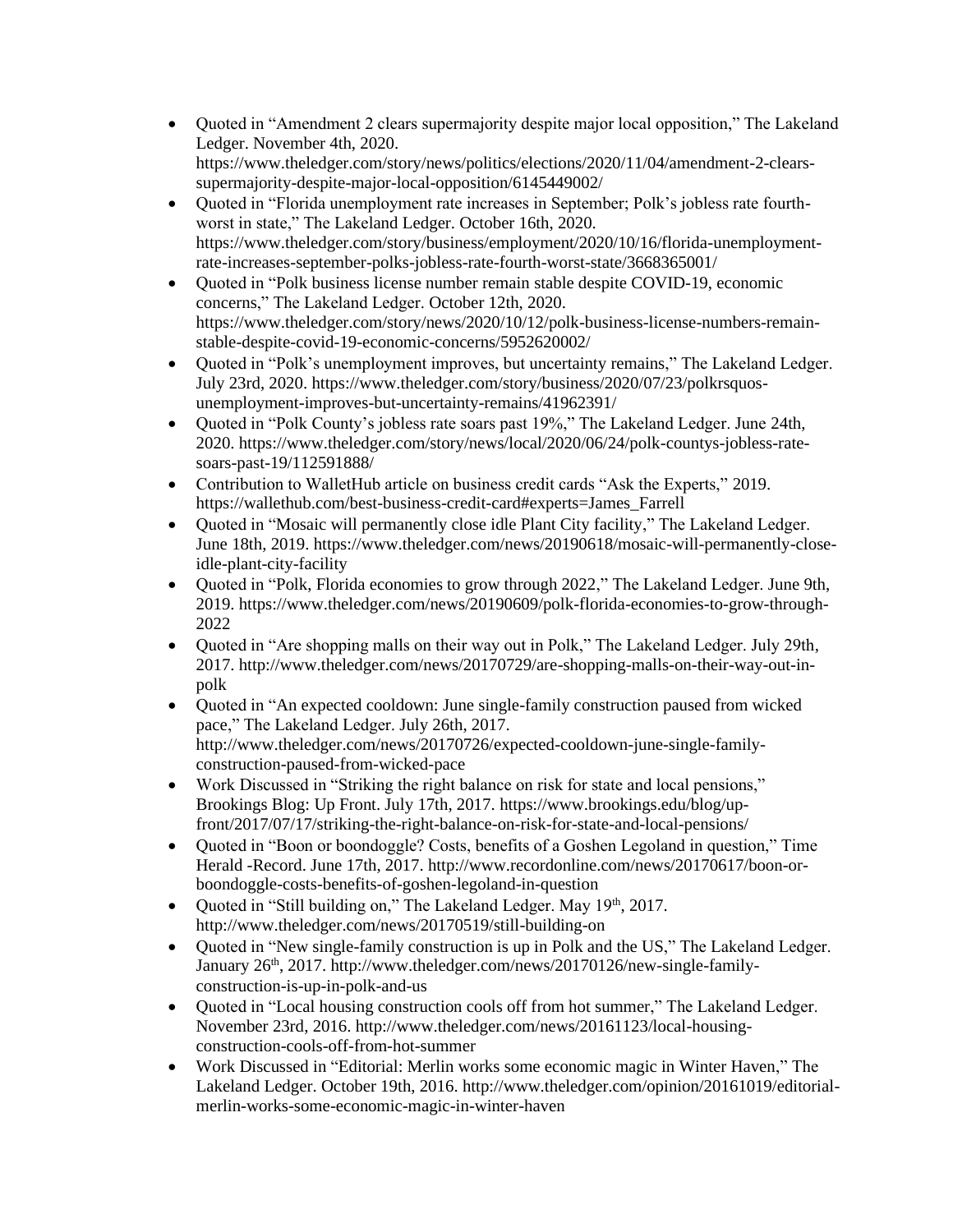- Quoted and Work Discussed in "Study: Legoland's economic impact nearly \$1 billion through 2015," The Lakeland Ledger. October 14th, 2016. http://www.theledger.com/news/20161014/study-legolands-economic-impact-nearly-1 billion-through-2015
- Quoted in "Polk housing construction numbers show uptick," The Lakeland Ledger. September 22nd, 2016. http://www.theledger.com/news/20160922/polk-housingconstruction-numbers-show-uptick
- Quoted in "By the Numbers: New home construction in Polk continues to outpace the US," The Lakeland Ledger. August 19th, 2016. http://www.theledger.com/news/20160819/by-thenumbers-new-home-construction-in-polk-continues-to-outpace-the-us
- Quoted in "Construction activity in Polk takes a mid-year siesta," The Lakeland Ledger. July 24th, 2016. http://www.theledger.com/news/20160724/construction-activity-in-polk-takes-amid-year-siesta
- Quoted in "Development revival taking place in Polk," The Lakeland Ledger. July 23rd, 2016. http://www.theledger.com/news/20160723/development-revival-taking-place-in-polk
- Quoted in "Polk homebuilders battling like all-stars," The Lakeland Ledger. June 20th, 2016. http://www.theledger.com/news/20160620/polk-homebuilders-batting-like-all-stars
- Quoted in "March lull in single-family home constructions not raising alarms yet in Polk," The Lakeland Ledger. April 22nd, 2016. http://www.theledger.com/news/20160422/marchlull-in-single-family-home-constructions-not-raising-alarms-yet-in-polk
- Quoted in "Polk's new housing sector continues to outpace state, US," The Lakeland Ledger. March 17th, 2016. http://www.theledger.com/article/20160317/NEWS/160319481/0/search
- Quoted in "Sun 'n Fun's economic impact expanding," The Lakeland Ledger. February 29th, 2016. http://www.theledger.com/article/20160229/NEWS/160229337/0/search
- Quoted in "Polk homebuilders pleased with 2015 housing market," The Lakeland Ledger. January 22nd, 2016. http://www.theledger.com/article/20160122/NEWS/160129789/0/search
- Quoted in "Winter Haven hosts 12th annual gathering," The Lakeland Ledger. November 4th, 2015.<http://www.theledger.com/article/20151104/NEWS/151109783/0/search>
- Quoted in "Polk issues 300 single-family home permits in September," The Lakeland Ledger. October 20th, 2015[. http://www.theledger.com/article/20151020/NEWS/151029970/0/search](http://www.theledger.com/article/20151020/NEWS/151029970/0/search)
- Quoted in "New Home Grows in Polk County," The Lakeland Ledger. August 18th, 2015. <http://www.theledger.com/article/20150818/NEWS/150819416/0/search>
- Quoted in "New Home Construction Picking Up in Polk," The Lakeland Ledger. June 22nd, 2015. http://www.theledger.com/article/20150622/NEWS/150629825/0/search
- Quoted in "Polk, Florida Jobless Rates Rise Slightly," The Lakeland Ledger. June 19th, 2015. http://www.theledger.com/article/20150619/NEWS/150619276/0/search
- Ouoted in "Solid Growth: Polk's Jobless Rate Fell to 6.1% in March," The Lakeland Ledger. April 17<sup>th</sup>, 2015. http://www.theledger.com/article/20150417/NEWS/150419415/0/search
- Quoted in "Polk Women Earn More, Still Lag Behind," The Lakeland Ledger. April 10th, 2015. http://www.theledger.com/article/20150410/NEWS/150419915/0/search
- Guest on "Dollars and Sense" radio show, WLKF Lakeland. January 21<sup>st</sup> 2015.
- Quoted in "Polk Job Market Saw Some Improvement in Jun," The Lakeland Ledger. July 18th, 2014. http://www.theledger.com/article/20140718/NEWS/140719223
- Quoted in "Polk Home Sales, Prices Surging in 2013," The Lakeland Ledger. October 13th 2013. http://www.theledger.com/article/20131013/NEWS/131019657
- Quoted in "Uneven Road Back: Polk's Economy Showing Some Life But Weakness Persists," The Lakeland Ledger. December 26th 2012. <http://www.theledger.com/article/20121226/NEWS/121229556>